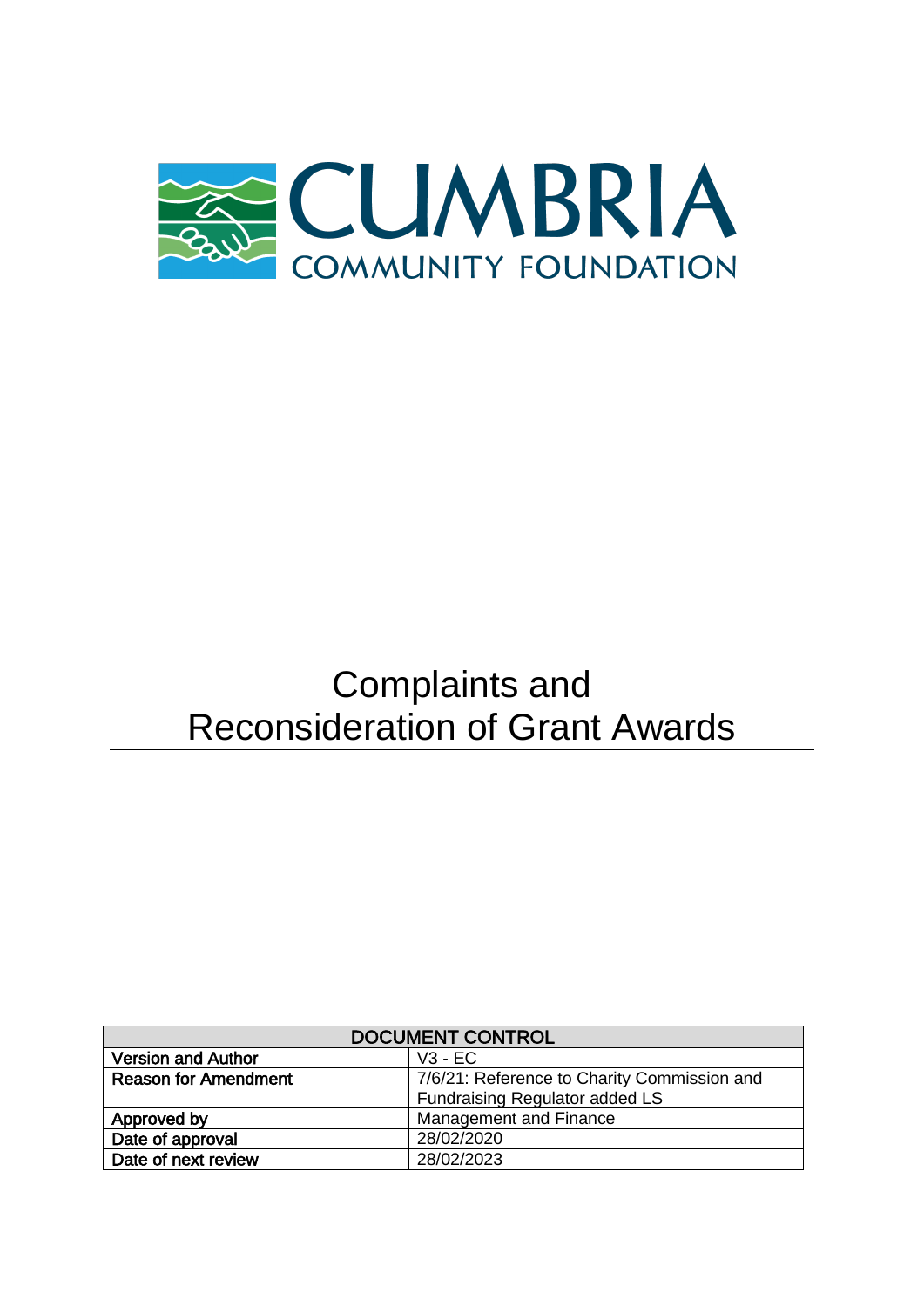

# Complaints and Reconsideration of Grant Awards

## 1. Introduction

- 1.1 Cumbria Community Foundation (CCF) aims to provide a consistently high level of service. A complaint arises when an applicant, grantee, donor, other person, or organisation is dissatisfied with the service they have received from us. We would hope that in the first instance any concerns or complaints can be dealt with informally with the member of staff concerned. Alternatively, an informal approach may be made to a member of the Senior Leadership Team.
- 1.2 Complaints may be made about the service received from staff and/or Trustees of CCF. Please refer to section 5 for grant award decisions.
- 1.3 If the issue cannot be resolved informally, the procedure for making a formal complaint and how it is dealt with is as follows.

### 2. What to do if you have a complaint

- 2.1 Details of the complaint should be sent in writing via post to the Chief Executive of CCF unless the complaint concerns the Chief Executive, in which case the complaint should be sent to the Chair of the Foundation.
- 2.2 Please mark your letter as 'Private and Confidential' and send it to the following address:

Cumbria Community Foundation Dovenby Hall Dovenby **Cockermouth** Cumbria CA13 0PN

- 2.3 To help us deal with your complaint appropriately, your letter should state:
	- your contact details
	- what your complaint is about
	- member(s) of staff or any other people involved
	- when the event you are complaining about occurred and if it is still happening
	- if you have spoken to anyone at CCF expressing dissatisfaction before making a complaint

#### 3. What will happen when your complaint is received

- 3.1 The letter or email will be acknowledged by a Senior Leadership Team member, normally within 5 working days of receiving it. You will be advised of who is dealing with your complaint and when you may expect a full response from the Chief Executive.
- 3.2 The person responsible will investigate the complaint; during this process we may contact you for more supporting information or evidence. We will usually respond